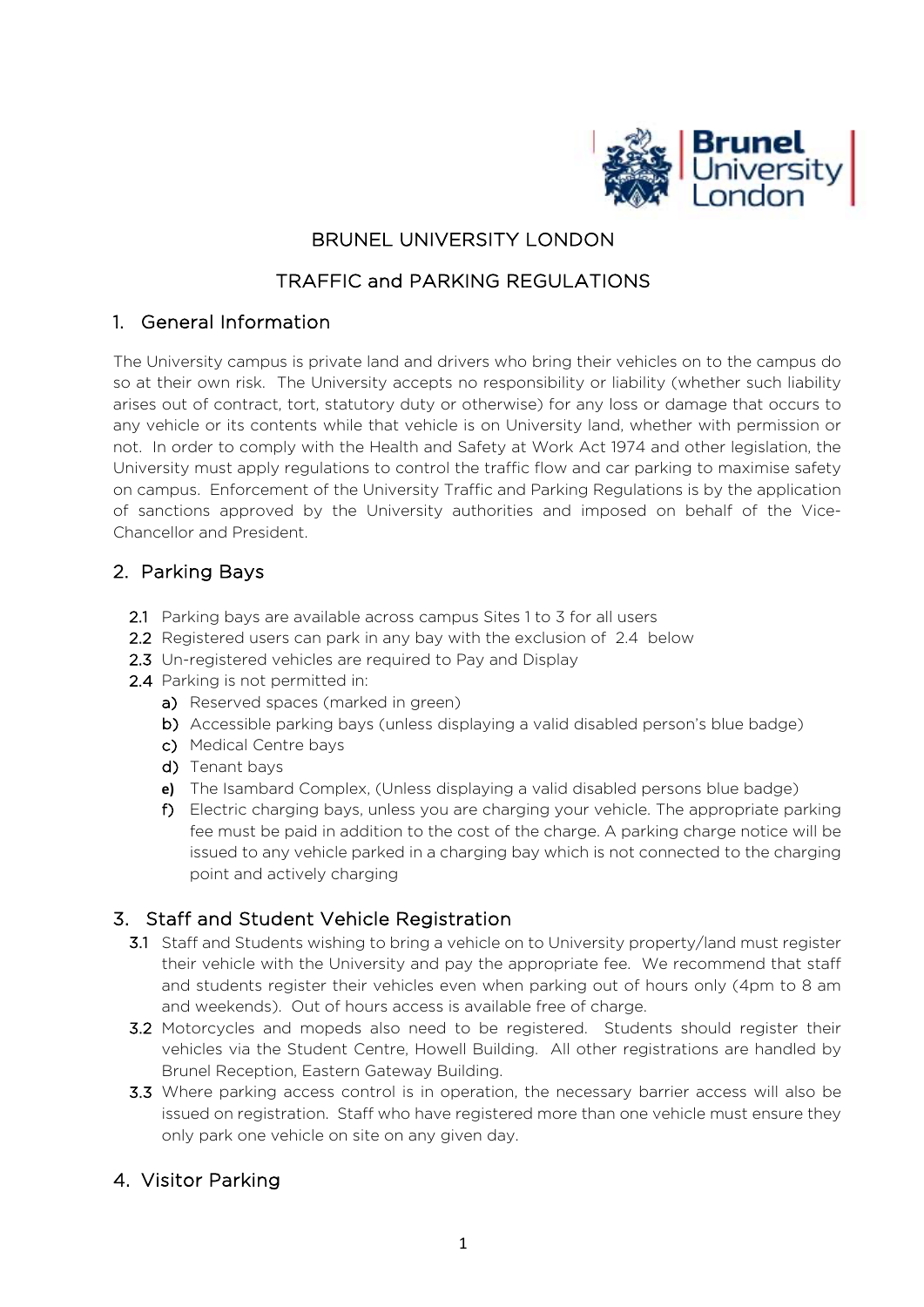4.1 Visitors are required to be registered by their Brunel contact otherwise they are required to Pay and Display and pay the appropriate fee

# 5. Pay and Display

5.1 Pay and Display is available on all sites. Machines are located in strategic locations which accept cash payment or mobile technology is also available

5.2 Whilst charging any electric vehicles the appropriate parking fee must be paid in addition to the cost of the charge.

# 6. Traffic Regulations

- 6.1 Vehicles must enter and leave the University campus by the authorised signed entry/exit points only
- 6.2 Drivers must comply with all traffic signs erected on the University campus. They must also comply with any reasonable directions from University staff and/or their Agents controlling/regulating traffic flow/parking
- 6.3 The speed limit on all University property/land is 15 mph, unless otherwise indicated
- 6.4 Vehicles must be driven with due care and attention at all times
- 6.5 All drivers must be in possession of a relevant valid driving licence for the vehicle they are driving
- 6.6 All vehicles and drivers must be covered by relevant and adequate insurance at all times
- 6.7 Drivers not holding a valid driving licence, even if registered with the University, are not allowed on University property/land as they are not covered by insurance. Such vehicles found on the University campus will be regarded as abandoned and the owner/keeper will be fined and the vehicle removed from the campus in accordance with Sanctions 8 below. *Please also be aware that the DVLA carry out periodic checks on vehicles.*
- 6.8 Vehicles and motorcycles are not allowed to drive or park on pedestrian footpaths at any time
- **6.9** Skateboarding and rollerblading on University property/land is prohibited

# 7. Parking Regulations

- 7.1 Parking is prohibited at all times on:
	- o Emergency access areas (marked with diagonal yellow lines)
	- o Double yellow lines
	- o Grassed areas unless marked as a designated parking area
	- o Yellow cross hatched lines
	- o In front of building fire exits or doors
- 7.2 Accessible parking bays are reserved for vehicles clearly displaying a valid disabled persons blue badge
- 7.3 All motorcycles and mopeds must be registered and parked in specific designated areas
- 7.4 No vehicle is guaranteed a parking bay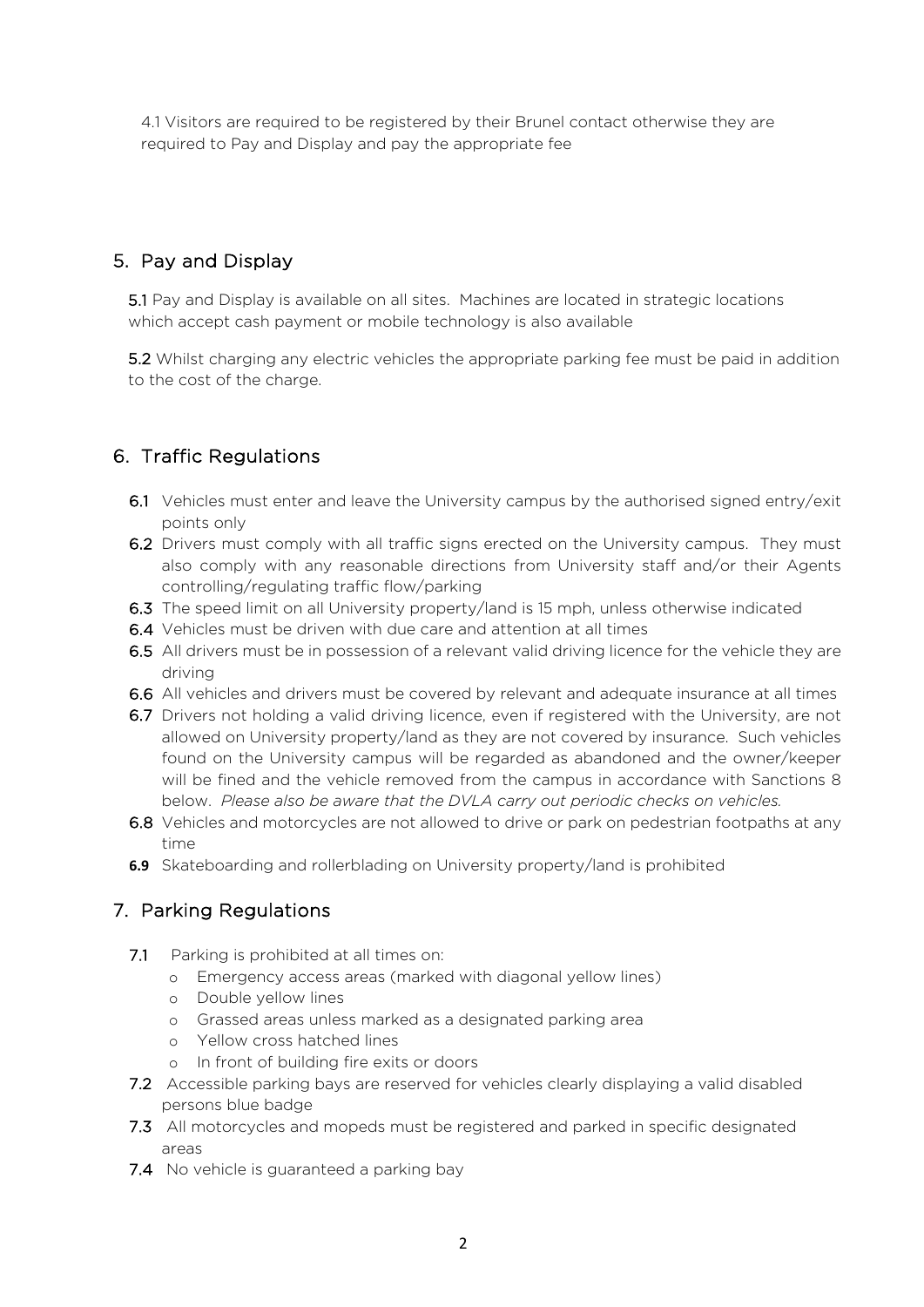7.5 Car parks are clearly marked and no vehicle may be parked on University property/land except in designated parking spaces

## 8. Sanctions

- 8.1 Immediate remedial action will be taken if any vehicle is parked so as to obstruct emergency vehicle access, emergency exits from buildings and/or movement of vehicles on campus. The Metropolitan Police will also be immediately advised of any such situation
- 8.2 Vehicles that are left on University property/land in an un-roadworthy condition or not taxed, will be classified as 'abandoned' and the following action taken:
- 8.3 A notice will be fixed to the vehicle indicating a period of 14 days' notice for the vehicle in question to be removed from University property/land
- 8.4 If the vehicle has not been removed by the end of this period of notice, disposal action will be taken
- 8.5 If a total of 3 of these sanction contraventions occur in an academic year, the vehicle driver will be banned from obtaining vehicular access to University property/land for the remainder of the academic year

## 9. Suspension

- 9.1 The University reserves the right to suspend normal parking regulations in the case of major events such as Graduation periods or emergencies
- 9.2 The University have the to right to withdraw permission to park for instances of dangerous driving on campus

# 10. Parking Conditions

*When parking on Brunel land, you agree to abide by the University's Traffic and Parking Regulations in force at the time the vehicle is brought on to site and these specific conditions.*

- 10.1 All applicants must read, understand and agree to comply with Brunel University London's Traffic and Parking Regulations (*hard copies are available from Brunel Reception, Eastern Gateway Building or the Student Centre, Howell Building*)
- 10.2 The University reserves the right to withdraw permission for parking and/or vehicle access if the Traffic and Parking Regulations in force at the time are not complied with
- 10.3 Being registered to park on site does not guarantee a space
- 10.4The car parks are patrolled and administered by an independent organisation who enforce the Traffic and Parking Regulations and any vehicle parked in contravention of the regulations will be issued with a parking charge notice
- 10.5 Information supplied when registering to park a vehicle must be correct. The University must be notified of any permanent change in details given e.g. vehicle registration number, home post code, contact details etc. Staff, Agency, Tenants and Contractors should notify Brunel Reception, Eastern Gateway Building. Students should notify the Student Centre, Howell Building of any changes.

All resident students and students living within a two mile radius of the University are not eligible to apply to park on site unless they hold a valid disabled persons blue badge. Students are not eligible to register their vehicle if they take up accommodation on campus or move within a two mile radius of the campus.